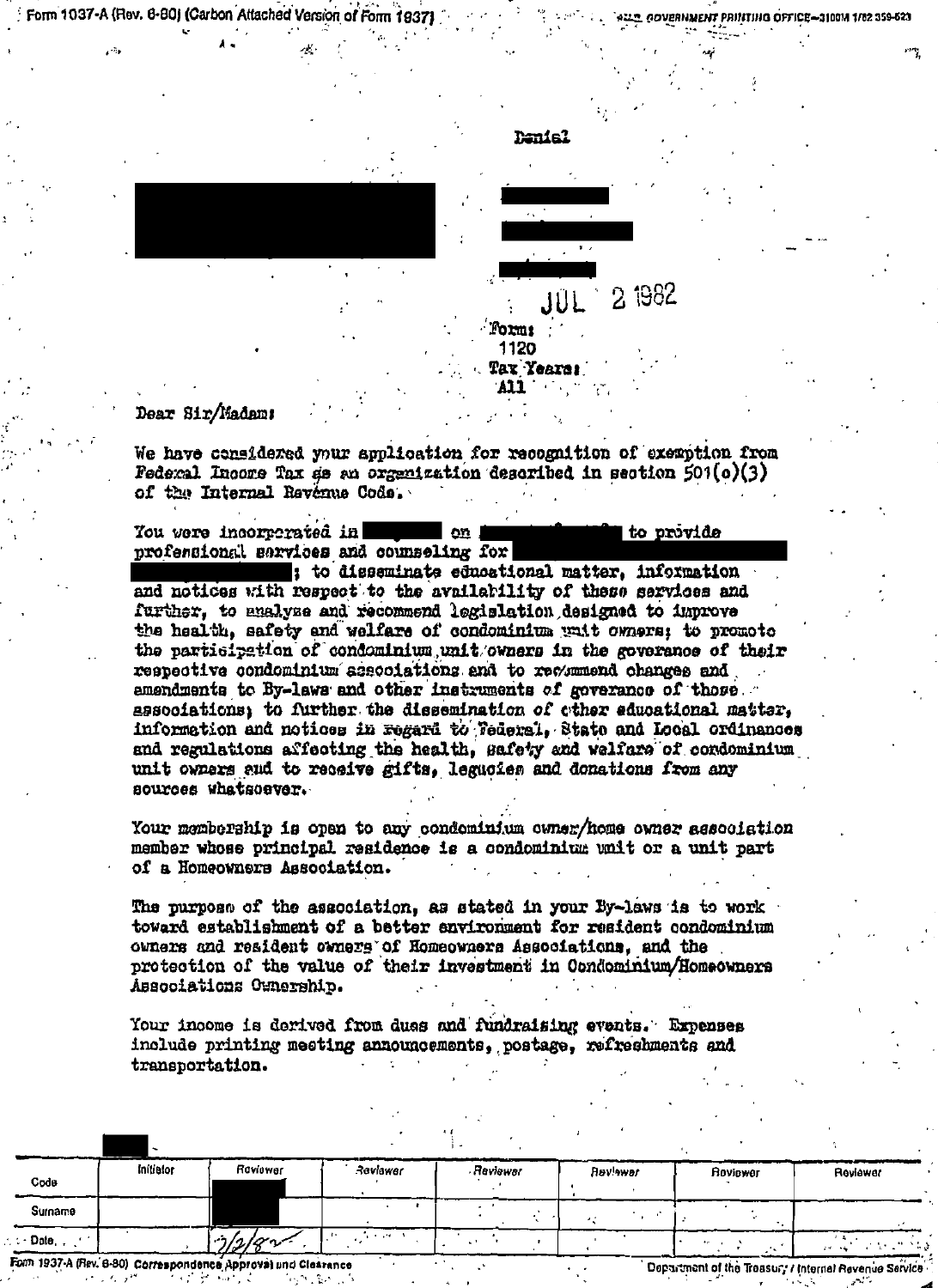Section 501(c)(3)'- Corporations, and any community chest, fund, or foundation, organized and operated exclusively for religious, charitable, scientific, testing for public safety. literary, or educational purposss, or for the prevention of cruelty to children or animals, no part of the net earnings of which inures to the benefit of any private shareholder or individual, no subatantial part of the estivities of which is carrying on propagands, or otherwise attempting, to influence legislation, and which does not participate in, or intervene in (including the publishing or distributing of statements), any political campaign on behalf of any campaign on behalf of any candidate for public office.

Section 1.501(c)(3)-1 of the Income Tax Regulations rolates to the definition of the organization and operation of organizations described in section  $501(c)(3)$ . It reads, in part, as follows: "In order to be exampt as an organization described in section 501(c)(3). an organization must be both organized and operated exclusively for one or more of the purposes specified in such section. If an organization fails to mee either the organisational test or the operational test. it is not exampt..... The term "exempt purpose or purposes" as used in this zeotion, means any purposes or purposes specified in section 501(c)(3)-....

An organization is organized exclusively for one or more exempt purposes only if its articles of organization---limit the purposes of such organization to one or more exempt purposes.

An organization will be regarded as "operated exclusively" for one or more exampt purposes only if it engages primarily in activities which accomplish one or more of such except purposes specified in section  $501(a)(3)$ . An organization will not be so regarded if more than an insubstantial part of its activities is not in furtherance of an exempt purpose. An organization is not operated exclusively for one or more exempt purposes if its net carnings inure in whole or in part to the benefit of any private

shareholders or individuals."

Moreover, an organization is not organized or operated exclusively for one or more excapt purposes spzolfied in section 501(c)(3) unless it serves an public rather than a private interest. To meet this requirement it is necessary for an organization to establish clearly that it is not organized or operated for the benefit of any private interests.

On the basic of the evidence presented we hold that you do not meet the organizational tezt because your organizational document does not limit your purposes and powers an required in section  $1.501(c)(3)-1$  of the Income Tax Regulations.